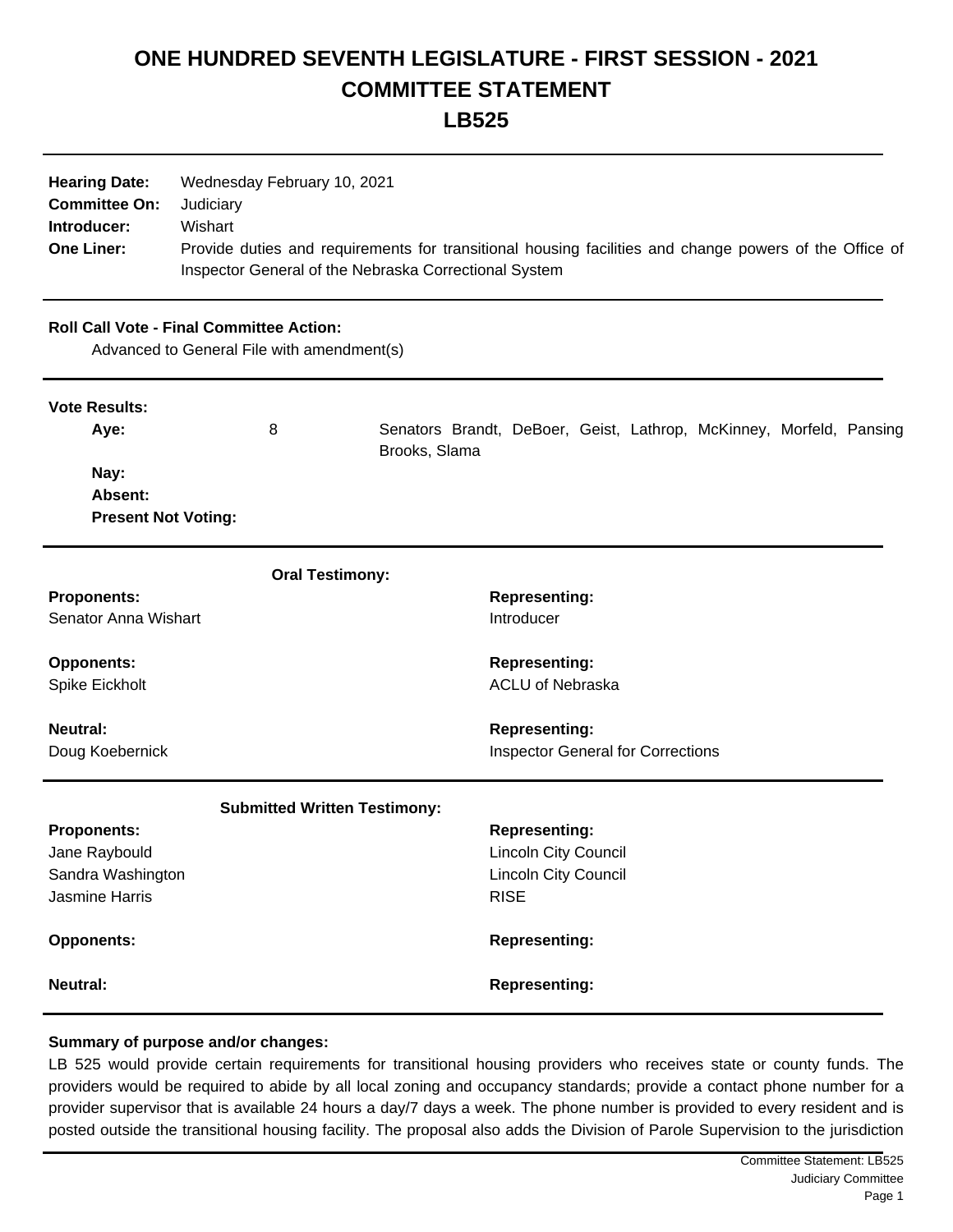of the Inspector General of the Nebraska Correctional System.

Section by section

Section 1 Creates a new section regarding the transitional housing system and providers. The section provides definitions for:

Community Supervision Community Supervision Agency County Authority **Department** Provider Resident Transitional housing facility

Subsection (2) requires transitional housing providers who receive state or county funds to comply with all local zoning and occupancy standards as well as provide contracting agencies with a phone number of a manager or supervisor with the housing provider that is available 24 hours a day, seven days a week. The phone number is also provided to residents of the housing facility as well as posted on the exterior of the facility.

The section also allows the county or state agencies to enter and inspect the facility at any time without notice.

Section 2 Amends Sec. 47-902 regarding the Office of Inspector General, to include the Department of Parole Supervision.

Section 3 Amends Sec. 47-903 containing the definitions for the Inspector General Act, to include references to the Department of Parole Supervision.

Section 4 Amends Sec. 47-904, regarding the Inspector General, to include references to the Department of Parole Supervision.

Section 5 Amends Sec. 47-905, regarding the Inspector General, to include references to the Department of Parole Supervision.

Section 6 Amends Sec. 47-907, regarding the Inspector General, to include references to the Department of Parole Supervision.

Section 7 Amends Sec. 47-911, regarding the Inspector General, to include references to the Department of Parole Supervision. The section also includes a new definition of facility for purposes of the section.

Section 8 Amends Sec. 47-914, regarding the Inspector General reports, to include references to the Department of Parole Supervision.

Section 9 Amends Sec. 47-915, regarding the Inspector General reports, to include references to the Department of Parole Supervision.

Section 10 Repeals original sections.